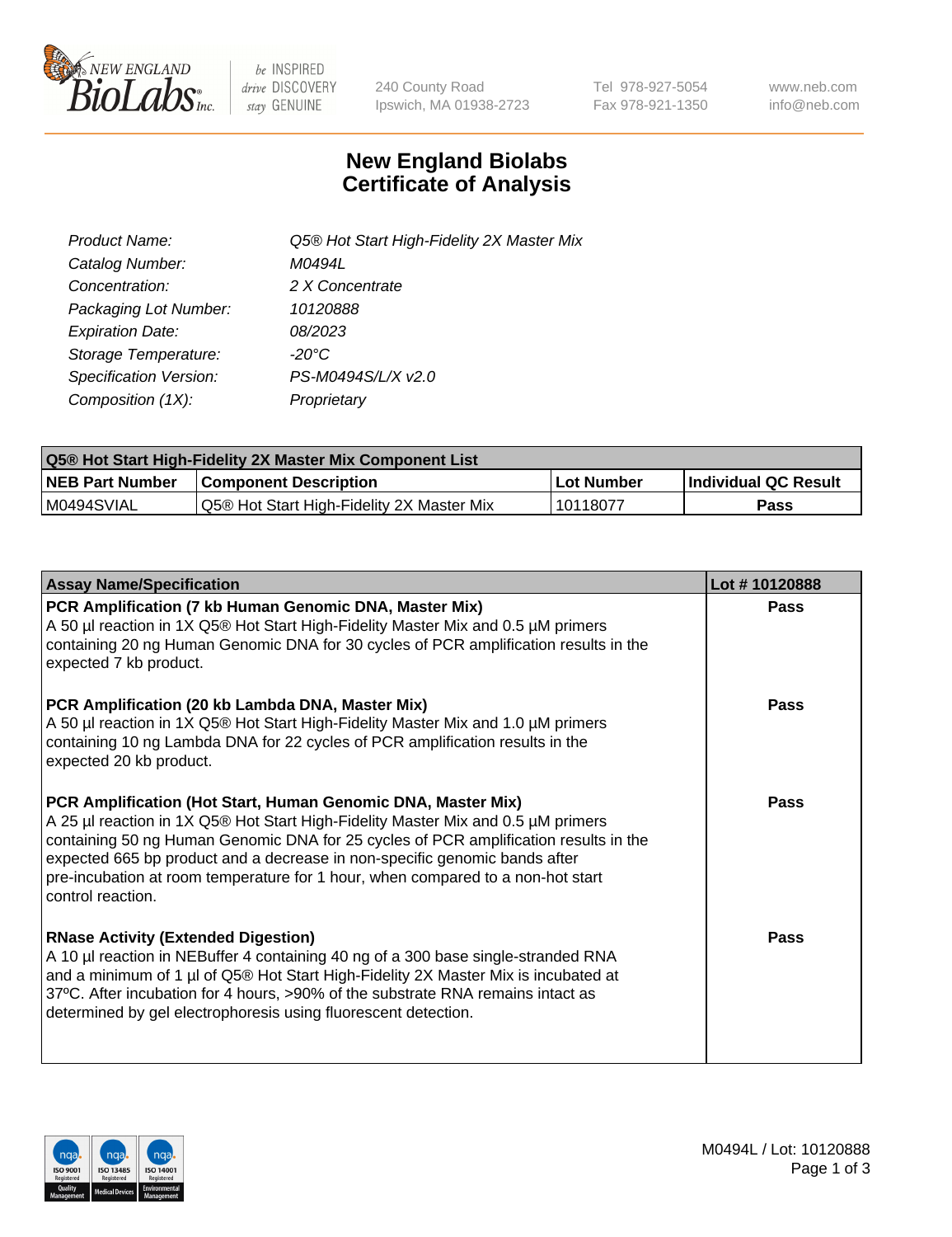

be INSPIRED drive DISCOVERY stay GENUINE

240 County Road Ipswich, MA 01938-2723 Tel 978-927-5054 Fax 978-921-1350

www.neb.com info@neb.com

| <b>Assay Name/Specification</b>                                                                                                                                                                                                                                                                                                                                                                                                  | Lot #10120888 |
|----------------------------------------------------------------------------------------------------------------------------------------------------------------------------------------------------------------------------------------------------------------------------------------------------------------------------------------------------------------------------------------------------------------------------------|---------------|
| <b>Protein Purity Assay (SDS-PAGE)</b><br>Q5® High-Fidelity DNA Polymerase is ≥ 95% pure as determined by SDS-PAGE analysis<br>using Coomassie Blue detection.                                                                                                                                                                                                                                                                   | Pass          |
| qPCR DNA Contamination (E. coli Genomic)<br>A minimum of 2 units of Q5® High-Fidelity DNA Polymerase is screened for the<br>presence of E. coli genomic DNA using SYBR® Green qPCR with primers specific for the<br>E. coli 16S rRNA locus. Results are quantified using a standard curve generated from<br>purified E. coli genomic DNA. The measured level of E. coli genomic DNA<br>contamination is $\leq 1$ E. coli genome. | Pass          |
| <b>Phosphatase Activity (pNPP)</b><br>A 200 µl reaction in 1M Diethanolamine, pH 9.8, 0.5 mM MgCl2 containing 2.5 mM<br>p-Nitrophenyl Phosphate (pNPP) and a minimum of 100 units of Q5® High-Fidelity DNA<br>Polymerase incubated for 4 hours at 37°C yields <0.0001 unit of alkaline phosphatase<br>activity as determined by spectrophotometric analysis.                                                                     | <b>Pass</b>   |
| <b>Endonuclease Activity (Nicking, Polymerase, dNTP)</b><br>A 50 µl reaction in NEBuffer 2 in the presence of 400 µM dNTPs containing 1 µg of<br>supercoiled pUC19 DNA and a minimum of 10 units of Q5® High-Fidelity DNA Polymerase<br>incubated for 4 hours at $37^{\circ}$ C results in <10% conversion to the nicked form as<br>determined by agarose gel electrophoresis.                                                   | Pass          |
| Non-Specific DNase Activity (16 hour, Buffer)<br>A 50 µl reaction in 1X Q5® Hot Start High-Fidelity Master Mix containing 1 µg of T3<br>or T7 DNA in addition to a reaction containing Lambda-HindIII DNA incubated for 16<br>hours at 37°C results in a DNA pattern free of detectable nuclease degradation as<br>determined by agarose gel electrophoresis.                                                                    | Pass          |

This product has been tested and shown to be in compliance with all specifications.

One or more products referenced in this document may be covered by a 3rd-party trademark. Please visit <www.neb.com/trademarks>for additional information.